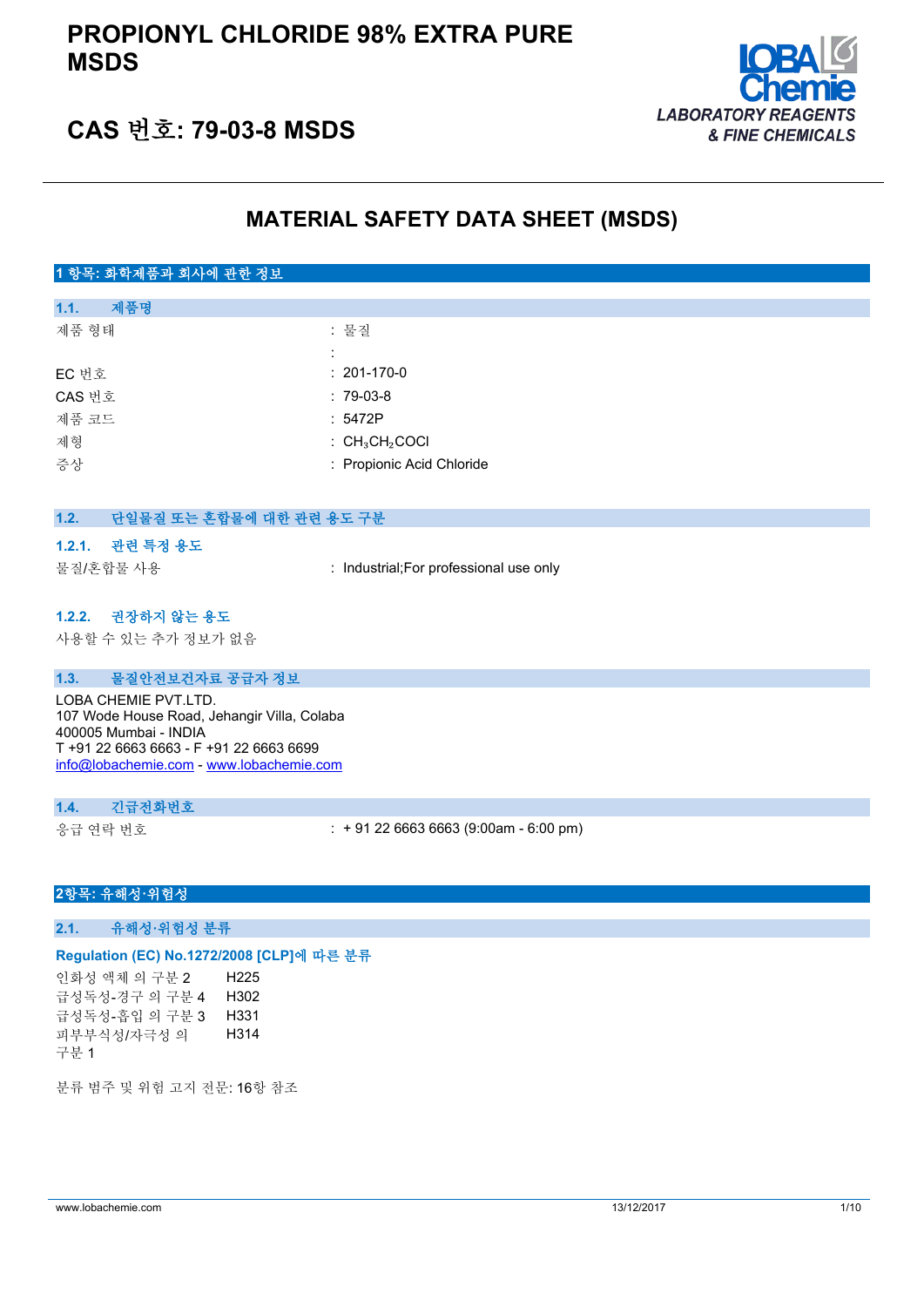물질안전보건자료

**Directive 67/548/EEC 또는 Directive 1999/45/EC에 따른 분류**

F; R11 Xn; R20 C; R34 R14 Full text of R-phrases: see section 16

### **물리화학적, 인체 건강 및 환경상의악영향**

사용할 수 있는 추가 정보가 없음

| 2.2.<br>예방조치문구를 포함한 경고표지 항목          |                                                                                                                                                                                                                                                                                                                                                                                                                                                                                |
|--------------------------------------|--------------------------------------------------------------------------------------------------------------------------------------------------------------------------------------------------------------------------------------------------------------------------------------------------------------------------------------------------------------------------------------------------------------------------------------------------------------------------------|
| 규정 (EC) No. 1272/2008에 따른 라벨 표시[CLP] |                                                                                                                                                                                                                                                                                                                                                                                                                                                                                |
| 위험 표시 그림문자(CLP)                      |                                                                                                                                                                                                                                                                                                                                                                                                                                                                                |
| Signal word (CLP)                    | GHS02<br>GHS05<br>GHS06                                                                                                                                                                                                                                                                                                                                                                                                                                                        |
|                                      | : 위험                                                                                                                                                                                                                                                                                                                                                                                                                                                                           |
| 유해·위험 문구(CLP)                        | : H225 - 고인화성 액체 및 증기<br>H302 - 삼키면 유해함<br>H314 - Causes severe skin burns and eye damage<br>H331 - 흡입하면 유독함                                                                                                                                                                                                                                                                                                                                                                   |
| 예방 조치 문구(CLP)                        | : P210 - 열/스파크/화염/뜨거운 표면 으로부터 멀리하십시오 - 금연<br>P280 - 보안경, 안면보호구, 보호의, 보호장갑 착용하시오.<br>P301+P312 - 삼켰다면 입을 씻어내시오. 토하게 하려 하지 마시오<br>P303+P361+P353 - 피부(또는 머리카락)에 묻으면 오염된 모든 의복은 벗거나<br>제거하시오. 피부를물로 씻으시오/샤워하시오<br>P304+P340 - 흡입하면 신선한 공기가 있는 곳으로 옮기고 호흡하기 쉬운 자세로<br>안정을취하시오<br>P305+P351+P338 - If in eyes: Rinse cautiously with water for several minutes.<br>Remove contact lenses, if present and easy to do. Continue rinsing<br>P403+P233 - 용기는 환기가 잘 되는 곳에 단단히 밀폐하여 저장하시오 |

#### **2.3. 기타 정보**

사용할 수 있는 추가 정보가 없음

### **3항목: 구성성분의 명칭 및 함유량**

#### **3.1. 단일물질**

| 명칭                                       | 제품명                                   | $\frac{9}{6}$ |
|------------------------------------------|---------------------------------------|---------------|
| <b>PROPIONYL CHLORIDE 98% EXTRA PURE</b> | (CAS 번호) 79-03-8<br>(EC 번호) 201-170-0 | 100           |

#### R- 및 H- 문구에 대한 전문: 16항 참조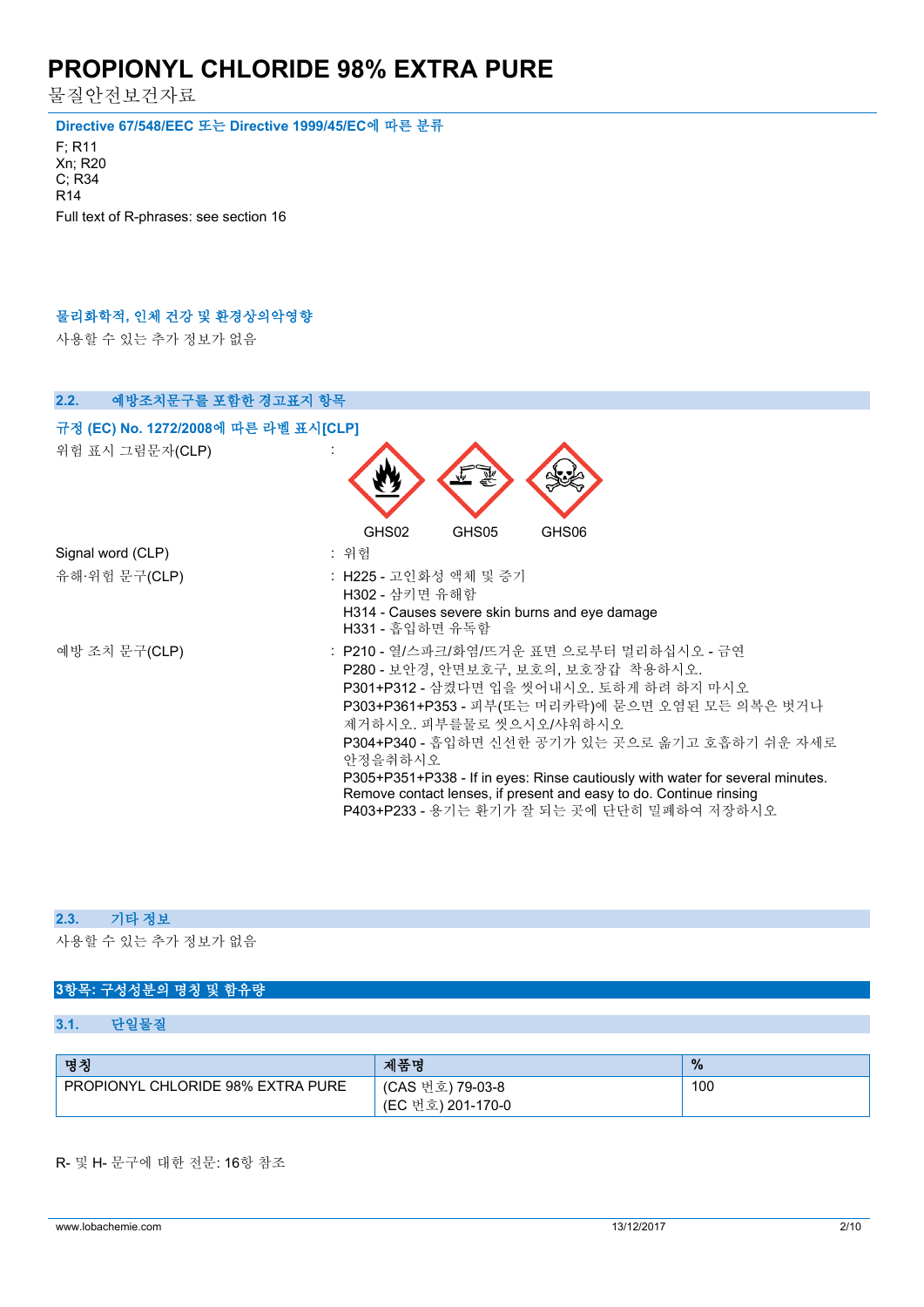물질안전보건자료

### **3.2. 혼합물**

해당없음

| 4항목: 응급조치요령                                    |                                                                                                                                                       |
|------------------------------------------------|-------------------------------------------------------------------------------------------------------------------------------------------------------|
| 응급조치 요령<br>4.1.                                |                                                                                                                                                       |
| 흡입 후 응급 조치                                     | : Remove person to fresh air and keep comfortable for breathing. Give oxygen or<br>artificial respiration if necessary. Call a physician immediately. |
| 피부 접촉 후 응급 조치                                  | : 다량의 비누 및 물로 부드럽게 씻어내시오. 오염된 모든 의복은 벗거나 제거하시오.<br>즉시 의학적인 조치·조언을 구하시오.                                                                               |
| 안구 접촉 후 응급 조치                                  | : 가능하면 콘택트렌즈를 제거하시오. 계속 씻으시오. 몇 분간 물로 조심해서 씻으시오.<br>즉시 의료기관(의사)의 진찰을 받으시오.                                                                            |
| 섭취 후 응급 조치                                     | : Rinse mouth out with water. Do not induce vomiting because of corrosive effects. If<br>you feel unwell, seek medical advice.                        |
| 변이원성<br>4.2.                                   |                                                                                                                                                       |
| 증상/부상                                          | : 피부에 심한 화상과 눈에 손상을 일으킴.                                                                                                                              |
| 흡입 후 증상/부상                                     | : 흡입하면 유독함.                                                                                                                                           |
| 섭취 후 증상/부상                                     | : 삼키면 유해함.                                                                                                                                            |
| 즉각적인 치료 및 특수 치료 필요 여부 표시<br>4.3.               |                                                                                                                                                       |
| Treat symptomatically.                         |                                                                                                                                                       |
| 5항목: 폭발·화재시 대처방법                               |                                                                                                                                                       |
| 적절한 소화제<br>5.1.                                |                                                                                                                                                       |
| 적절한 소화제                                        | : dry chemical powder, alcohol-resistant foam, carbon dioxide (CO2).                                                                                  |
|                                                |                                                                                                                                                       |
| 부적절한 소화재                                       | : Do not use a heavy water stream.                                                                                                                    |
| 화학물질로부터 생기는 특정 유해성<br>5.2.                     |                                                                                                                                                       |
| 화재 위험                                          | : 고인화성 액체 및 증기.                                                                                                                                       |
| 소방대원을 위한 조언<br>5.3.                            |                                                                                                                                                       |
| 화재 진압 중 보호                                     | : Do not attempt to take action without suitable protective equipment.                                                                                |
| 6항목: 누출사고시 대처방법                                |                                                                                                                                                       |
| 인체를 보호하기 위해 필요한 조치사항 및 보호구<br>6.1.             |                                                                                                                                                       |
| 6.1.1. 비응급 요원용                                 |                                                                                                                                                       |
| 응급 조치                                          | : Evacuate unnecessary personnel.                                                                                                                     |
|                                                |                                                                                                                                                       |
| 6.1.2. 응급 구조대용                                 |                                                                                                                                                       |
| 보호 장비                                          | : 적절한 개인 보호구를 착용하시오.                                                                                                                                  |
| 응급 조치                                          | : Ventilate area.                                                                                                                                     |
| 환경을 보호하기 위해 필요한 조치사항<br>6.2.                   |                                                                                                                                                       |
| Do not allow to enter drains or water courses. |                                                                                                                                                       |
| 정화 또는 제거 방법<br>6.3.                            |                                                                                                                                                       |
| 세척 방법                                          | : 누출물을 모으시오. On land, sweep or shovel into suitable containers. Soak up spills                                                                        |
|                                                | with inert solids, such as clay or diatomaceous earth as soon as possible.                                                                            |
| 기타 항목 참조<br>6.4.                               |                                                                                                                                                       |
| 사용할 수 있는 추가 정보가 없음                             |                                                                                                                                                       |
| www.lobachemie.com                             | 13/12/2017<br>3/10                                                                                                                                    |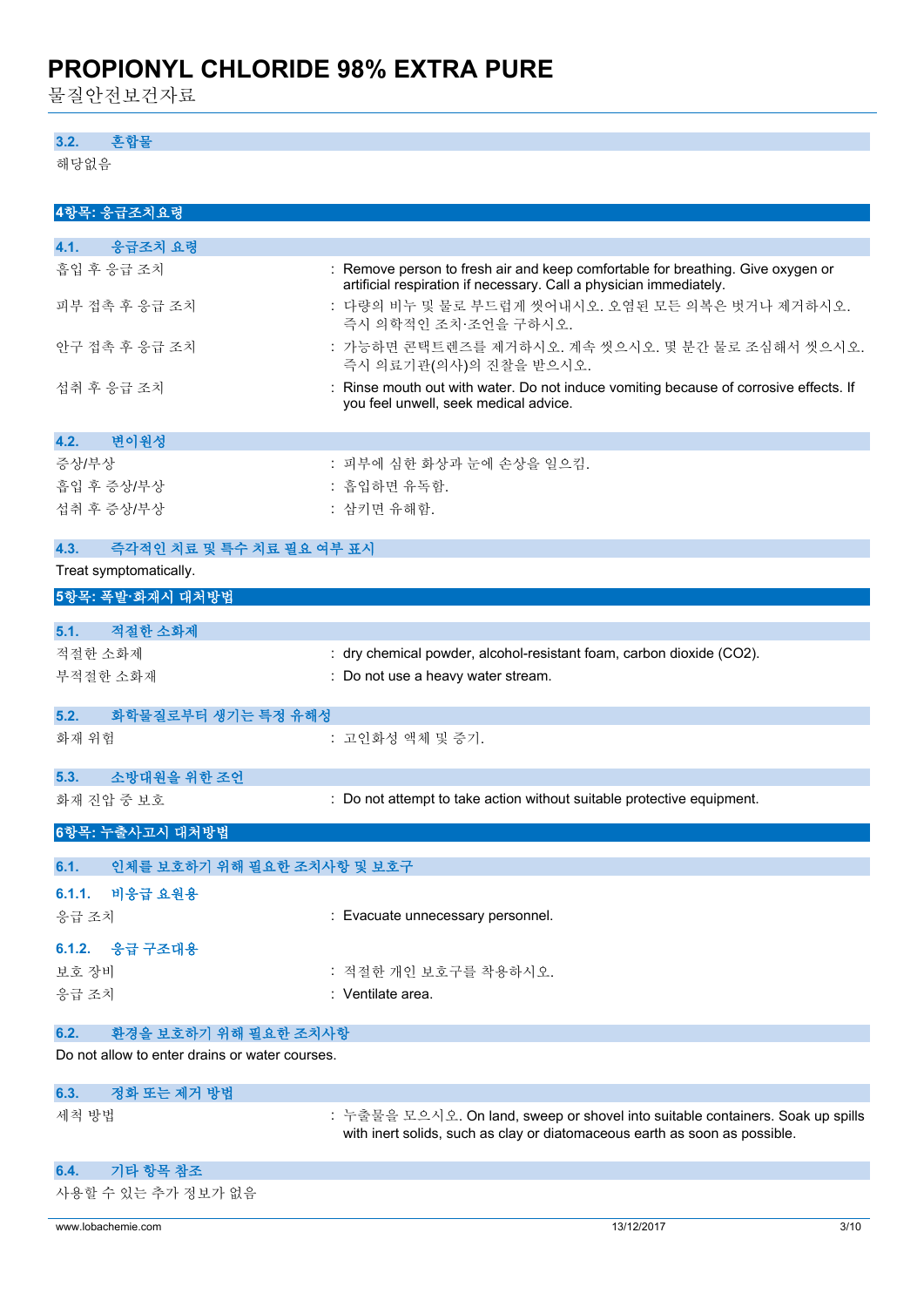물질안전보건자료

## **7항목: 취급 및 저장방법**

| 안전취급요령<br>7.1.                 |                                                                                                                            |
|--------------------------------|----------------------------------------------------------------------------------------------------------------------------|
| 안전취급요령                         | : Avoid contact with skin, eyes and clothing.                                                                              |
| 위생 조치                          | : Wash hands and other exposed areas with mild soap and water before eating,<br>drinking or smoking and when leaving work. |
| 피해야할 조건을 포함한 안전한 저장 방법<br>7.2. |                                                                                                                            |
| 보관 조건                          | : 용기를 단단히 밀폐하시오. 열·스파크·화염·고열로부터 멀리하시오 - 금연.                                                                                |
| 보관 온도                          | : 15 - 25 °C                                                                                                               |
| 특정 최종 사용<br>7.3.               |                                                                                                                            |
| 사용할 수 있는 추가 정보가 없음             |                                                                                                                            |
| 8항목: 노출방지 및 개인보호구              |                                                                                                                            |
| 제어 매개 변수<br>8.1.               |                                                                                                                            |

사용할 수 있는 추가 정보가 없음

| 8.2.<br>노출방지                 |                                      |
|------------------------------|--------------------------------------|
| 손보호                          | : 보호 장갑                              |
| 눈보호                          | : Chemical goggles or safety glasses |
| 신체 보호                        | : 적절한 보호복을 착용하시오                     |
| 호흡기 보호                       | : 호흡 보호구를 착용하시오                      |
| 9항목: 물리화학적 특성                |                                      |
| 9.1.<br>기본적인 물리화학적 특성에 대한 정보 |                                      |
| 물리적 상태                       | : 액체                                 |
| 분자량                          | : 92.52 g/mol                        |
| 색상                           | : Colourless.                        |
| 냄새                           | : 자료없음                               |
| 냄새 역치                        | : 자료없음                               |
| pH                           | : < 7                                |
| 상대 증발 속도(부틸아세테이트=1)          | : 자료없음                               |
| 융해점                          | : -94 $^{\circ}$ C                   |
| 빙점                           | : 자료없음                               |
| 초기 끓는점과 끓는점 범위               | : $77 - 79$ °C                       |
| 인화점                          | : $6^{\circ}$ C                      |
| 자연발화온도                       | : 자료없음                               |
|                              |                                      |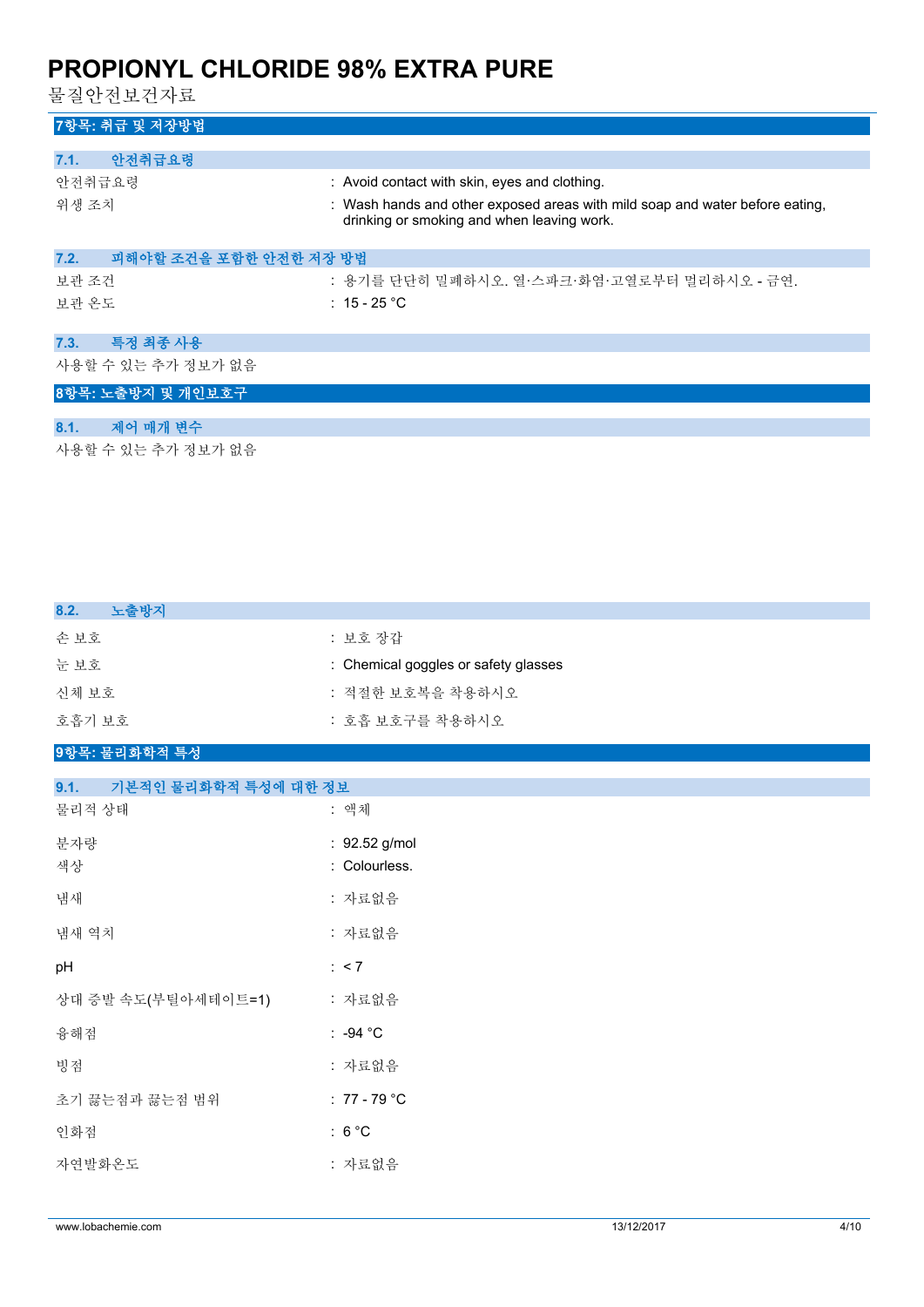물질안전보건자료

| 분해온도               | : 자료없음                          |
|--------------------|---------------------------------|
| 인화성(고체, 기체)        | : 자료없음                          |
| 증기압                | : 자료없음                          |
| 20°C에서의 상대 증기 밀도   | : 3.19                          |
| 상대 밀도              | : 자료없음                          |
| 비중/밀도              | : $1.059$ g/cm <sup>3</sup>     |
| 용해도                | : 자료없음                          |
| n-옥탄올/물분배계수        | : 자료없음                          |
| 점도, 운동학적           | : 자료없음                          |
| 젂도. 역학적            | : 0.48 mPa.s at 20 $^{\circ}$ C |
| 폭발성                | : 자료없음                          |
| 사화성                | : 자료없음                          |
| 인화 또는 폭발 범위의 상한/하한 | : 자료없음                          |

### **9.2. 그 밖의 참고사항**

사용할 수 있는 추가 정보가 없음

### **10항목: 안정성 및 반응성**

**10.1. 반응성**

화재를 일으키거나 강렬하게 함; 산화제.

#### **10.2. 화학적 안정성**

가열하면 화재를 일으킬 수 있음.

#### **10.3. 유해 반응의 가능성**

물과 접촉 시 격렬하게 반응.

#### **10.4. 피해야 할 조건**

Open flame. Overheating. 열. Sparks. 직사광선.

#### **10.5. 피해야 할 물질**

금속.

#### **10.6. 분해시 생성되는 유해물질**

사용할 수 있는 추가 정보가 없음

### **11항목: 독성에 관한 정보**

| 11.1. 독성에 대한 정보 |                                                       |
|-----------------|-------------------------------------------------------|
| 급성 독성           | : 경구: 삼키면 유해함. 흡입: 흡입하면 유독함.                          |
| 피부 부식성 / 자극성    | : Causes severe skin burns and eye damage.<br>pH: < 7 |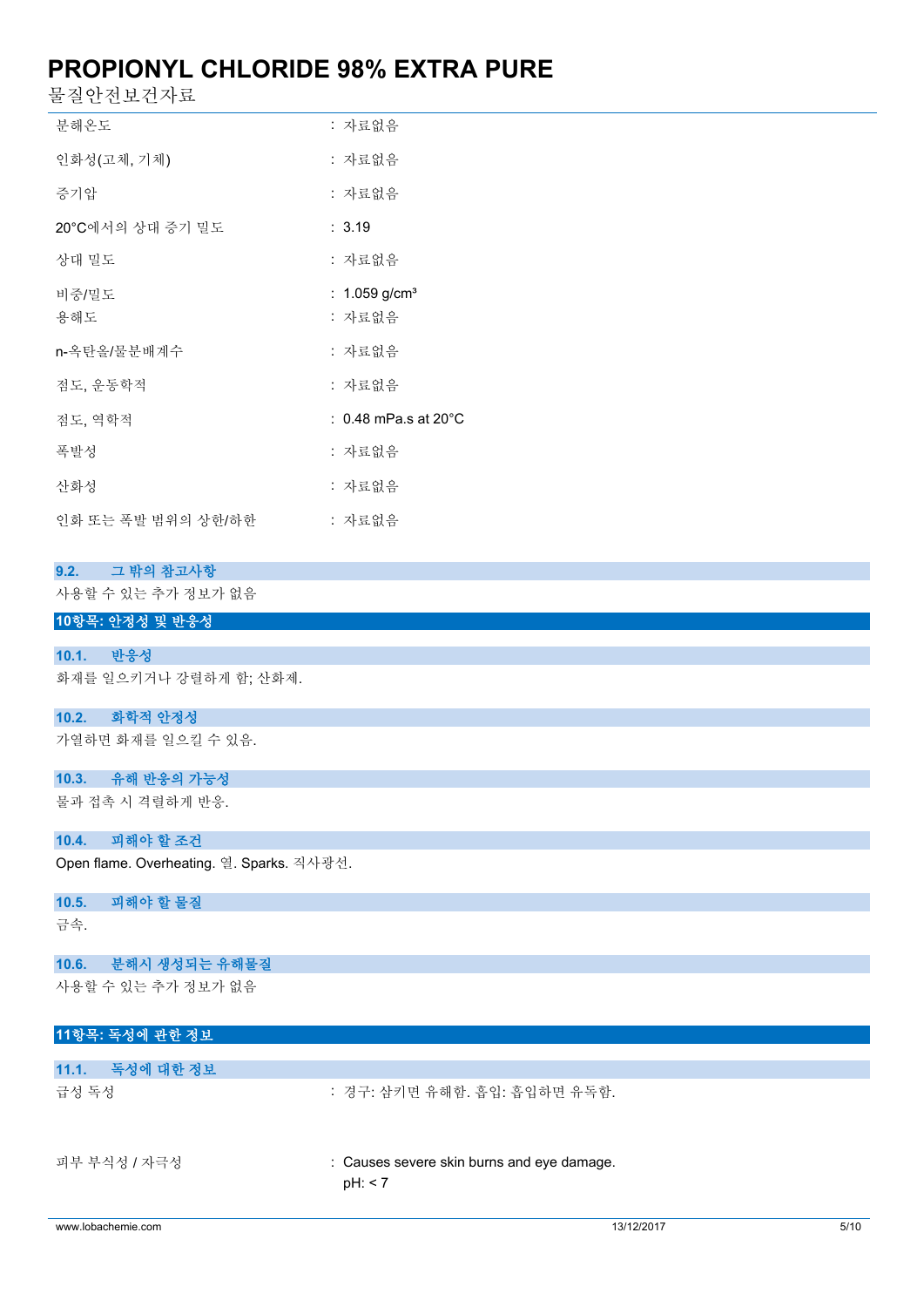물질안전보건자료

| 심한 눈손상 또는 자극성                         | : 심각한 안구 손상, 범주 1, 암묵적<br>pH: < 7   |
|---------------------------------------|-------------------------------------|
| 호흡기 또는 피부 과민성<br>생식세포 돌여변이 유발성<br>발암성 | : 분류되지 않음<br>: 분류되지 않음<br>: 분류되지 않음 |
| 생식독성<br>특정 표적장기 독성 (1회노출)             | : 분류되지 않음<br>: 분류되지 않음              |
| 특정 표적장기 독성 (반복노출)                     | : 분류되지 않음                           |
| 흡인유해성                                 | : 분류되지 않음                           |

| <b>PROPIONYL CHLORIDE 98% EXTRA PURE (79-03-8)</b> |               |  |
|----------------------------------------------------|---------------|--|
| 점도,<br>으도하저                                        | 5325779 mm²/s |  |

### **12항목: 환경에 미치는 영향**

**12.1. 독성** 사용할 수 있는 추가 정보가 없음

#### **12.2. 잔류성 및 분해성**

사용할 수 있는 추가 정보가 없음

#### **12.3. 생물농축성**

사용할 수 있는 추가 정보가 없음

### **12.4. 토양이동성**

사용할 수 있는 추가 정보가 없음

#### **12.5. PBT 및 vPvB 평가 결과**

사용할 수 있는 추가 정보가 없음

### **12.6. 기타 유해 영향**

사용할 수 있는 추가 정보가 없음

## **13항목: 폐기시 주의사항**

#### **13.1. 폐기물 처리법**

사용할 수 있는 추가 정보가 없음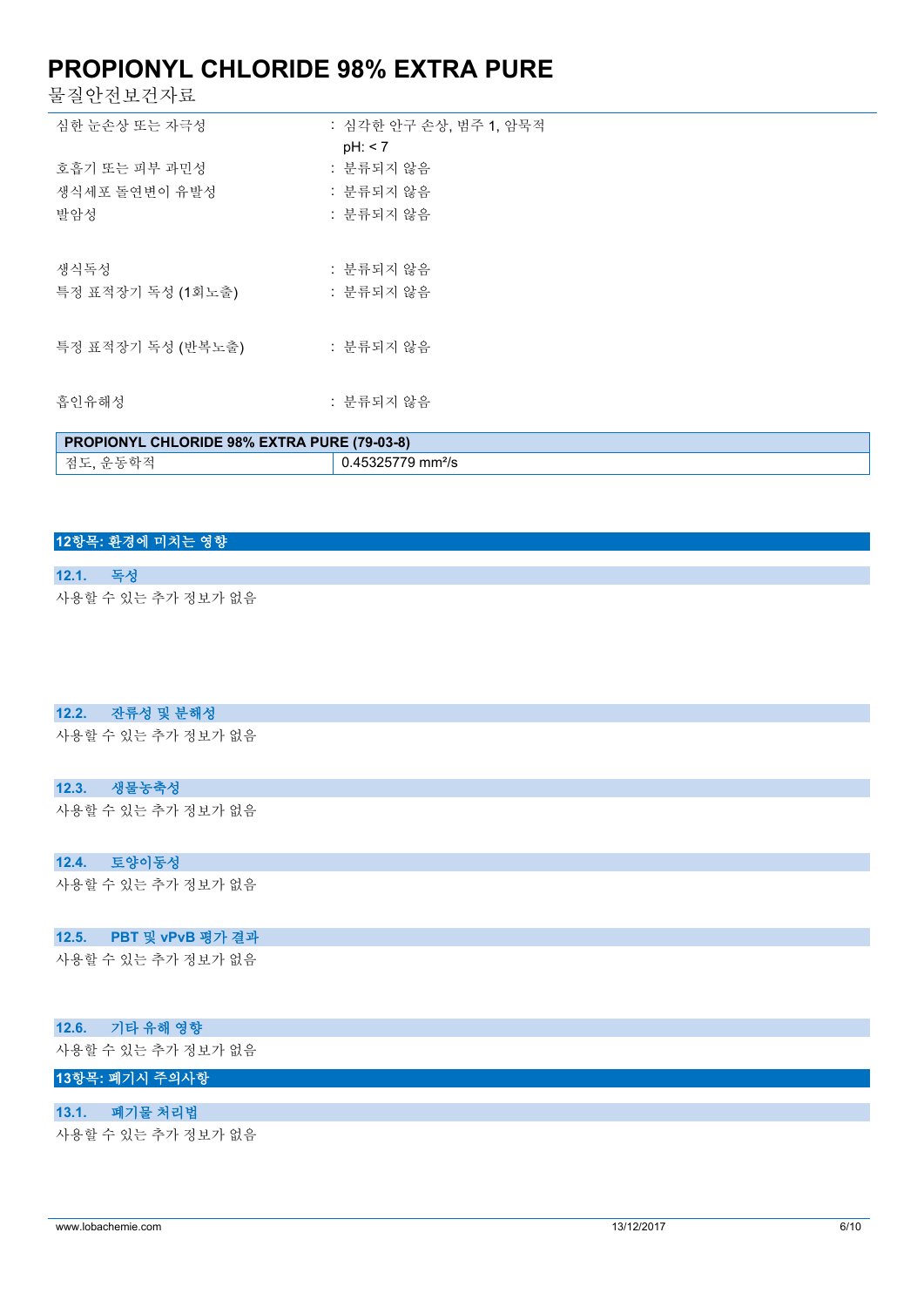물질안전보건자료

### **14항목: 운송에 필요한 정보**

ADR / RID / IMDG / IATA / ADN 에 따름

| 14.1.<br>유엔번호(UN No.)                |                                                     |
|--------------------------------------|-----------------------------------------------------|
| UN-번호(ADR)                           | : 1815                                              |
| UN-번호 (IMDG)                         | : 1815                                              |
| UN-번호(IATA)                          | : 1815                                              |
| UN-번호(ADN)                           | : Not regulated                                     |
| UN-번호(RID)                           | : Not regulated                                     |
| 적정선적명<br>14.2.                       |                                                     |
| 고유 운송 명칭(ADR)                        | : PROPIONYL CHLORIDE                                |
| Proper Shipping Name (IMDG)          | : PROPIONYL CHLORIDE                                |
| 고유 운송 명칭(IATA)                       | : PROPIONYL CHLORIDE                                |
| 고유 운송 명칭(ADN)                        | : Not regulated                                     |
| 고유 운송 명칭(RID)                        | : Not regulated                                     |
| Transport document description (ADR) | : UN 1815 PROPIONYL CHLORIDE, 3 (8), II, (D/E)      |
| 운송 문서 기술 (IMDG)                      | : UN 1815 PROPIONYL CHLORIDE, 3 (8), II (12°C c.c.) |
| 운송 문서 기술 (IATA)                      | : UN 1815 PROPIONYL CHLORIDE, 3 (8), II             |
| 운송에서의 위험성 등급<br>14.3.                |                                                     |
| <b>ADR</b>                           |                                                     |
| 운송 위험 분류 (ADR)                       | : 3(8)                                              |
| Danger labels (ADR)                  | : 3, 8                                              |
|                                      |                                                     |
| <b>IMDG</b>                          |                                                     |
| 운송 위험 분류 (IMDG)                      | : 3(8)                                              |
| Danger labels (IMDG)                 | : 3, 8                                              |
|                                      |                                                     |

**IATA**

운송 위험 분류 (IATA) : 3 (8) 위험 표지 라벨(IATA) : 3, 8



**ADN**

운송 위험 분류 (ADN) : Not regulated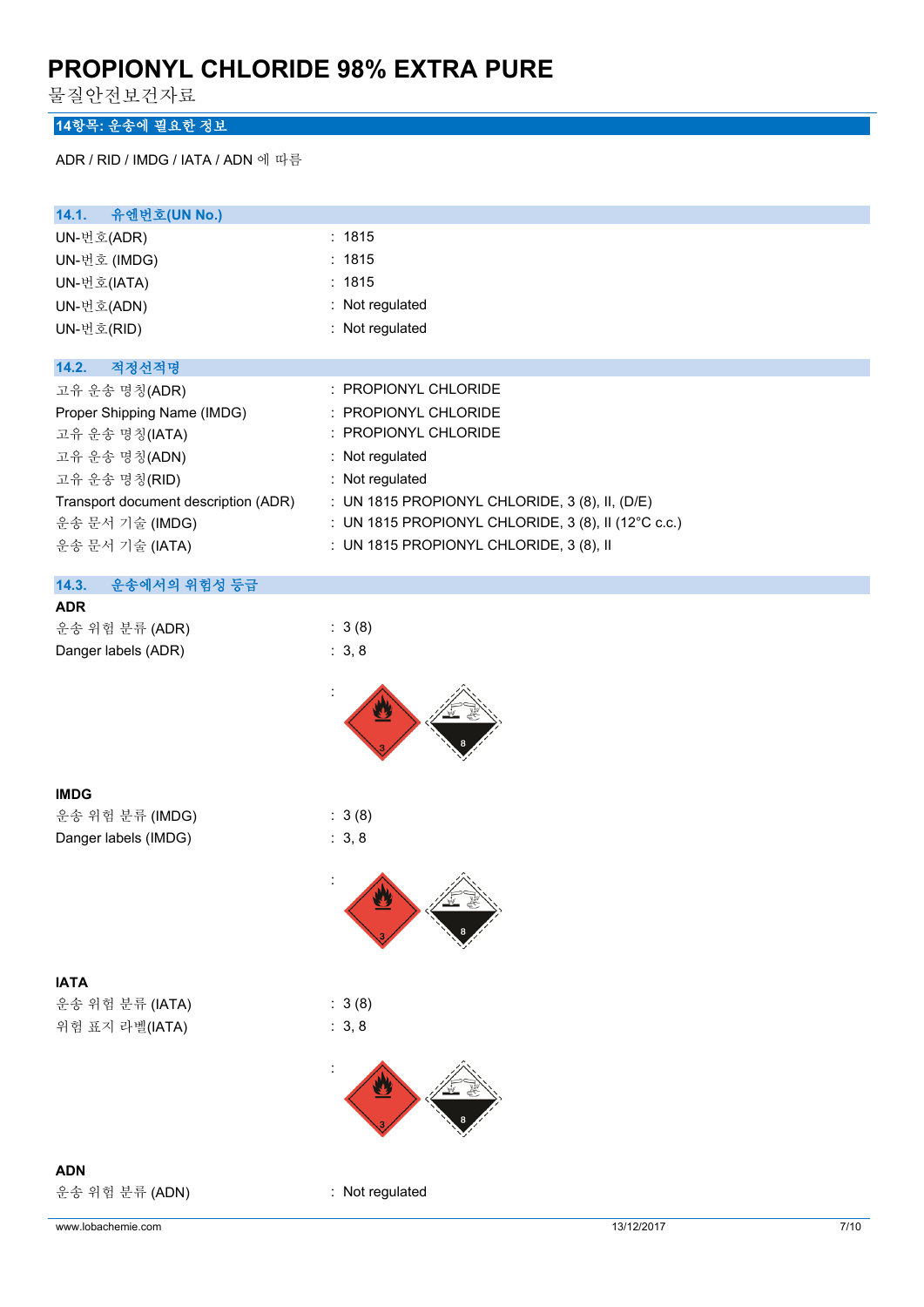물질안전보건자료

#### **RID**

운송 위험 분류 (RID) : Not regulated

|  | Not regulat |  |
|--|-------------|--|
|  |             |  |

| 용기둥급<br>14.4.   |                          |
|-----------------|--------------------------|
| 포장 등급(ADR)      | $\therefore$ 11          |
| 포장 등급(IMDG)     | $\therefore$ $\parallel$ |
| 포장 그룹(IATA)     | ÷Ш                       |
| 포장 그룹(ADN)      | : Not regulated          |
| 포장 등급(RID)      | : Not regulated          |
|                 |                          |
| 환경 유해성<br>14.5. |                          |
| 환경에 위험          | : No                     |
| 해양오염물질          | : No                     |
| 그 밖의 참고사항       | : 가용 추가 정보 없음            |

#### $14.6.$ **14.6. 사용자를 위한 특별 주의사항**

| - 내륙 수송                                                        |                             |
|----------------------------------------------------------------|-----------------------------|
| 분류 코드(UN)                                                      | : FC                        |
| 일정량(ADR)                                                       | 1 <sub>L</sub>              |
| 극소량(ADR)                                                       | : E2                        |
| Packing instructions (ADR)                                     | : P001, IBC02               |
| Mixed packing provisions (ADR)                                 | <b>MP19</b>                 |
| Portable tank and bulk container<br>instructions (ADR)         | T7                          |
| Portable tank and bulk container special<br>provisions (ADR)   | TP1<br>÷                    |
| Tank code (ADR)                                                | L4BH                        |
| 탱크 수송용 차량                                                      | : FL                        |
| 운송 범주(ADR)                                                     | $\overline{2}$              |
| Special provisions for carriage - Operation : S2, S20<br>(ADR) |                             |
| 위험 식별 번호(Kemler 번호)                                            | 338<br>$\ddot{\phantom{a}}$ |
| 오렌지 플레이트                                                       | <b>338</b>                  |
|                                                                | 1815                        |
| 터널 제한 코드 (ADR)                                                 | D/E                         |
| EAC 코드                                                         | $\cdot$ 3WE                 |
| APP 코드                                                         | A(f)<br>÷.                  |
| - 해상 운송                                                        |                             |
| Limited quantities (IMDG)                                      | : 1 L                       |
| 극소량(IMDG)                                                      | E <sub>2</sub>              |
| Packing instructions (IMDG)                                    | P001                        |
| IBC packing instructions (IMDG)                                | IBC02                       |
| Tank instructions (IMDG)                                       | T7                          |
| Tank special provisions (IMDG)                                 | TP <sub>1</sub>             |
| EmS-No. (Fire)                                                 | F-E                         |
| EmS-No. (Spillage)                                             | $S-C$                       |
| Stowage category (IMDG)                                        | : B                         |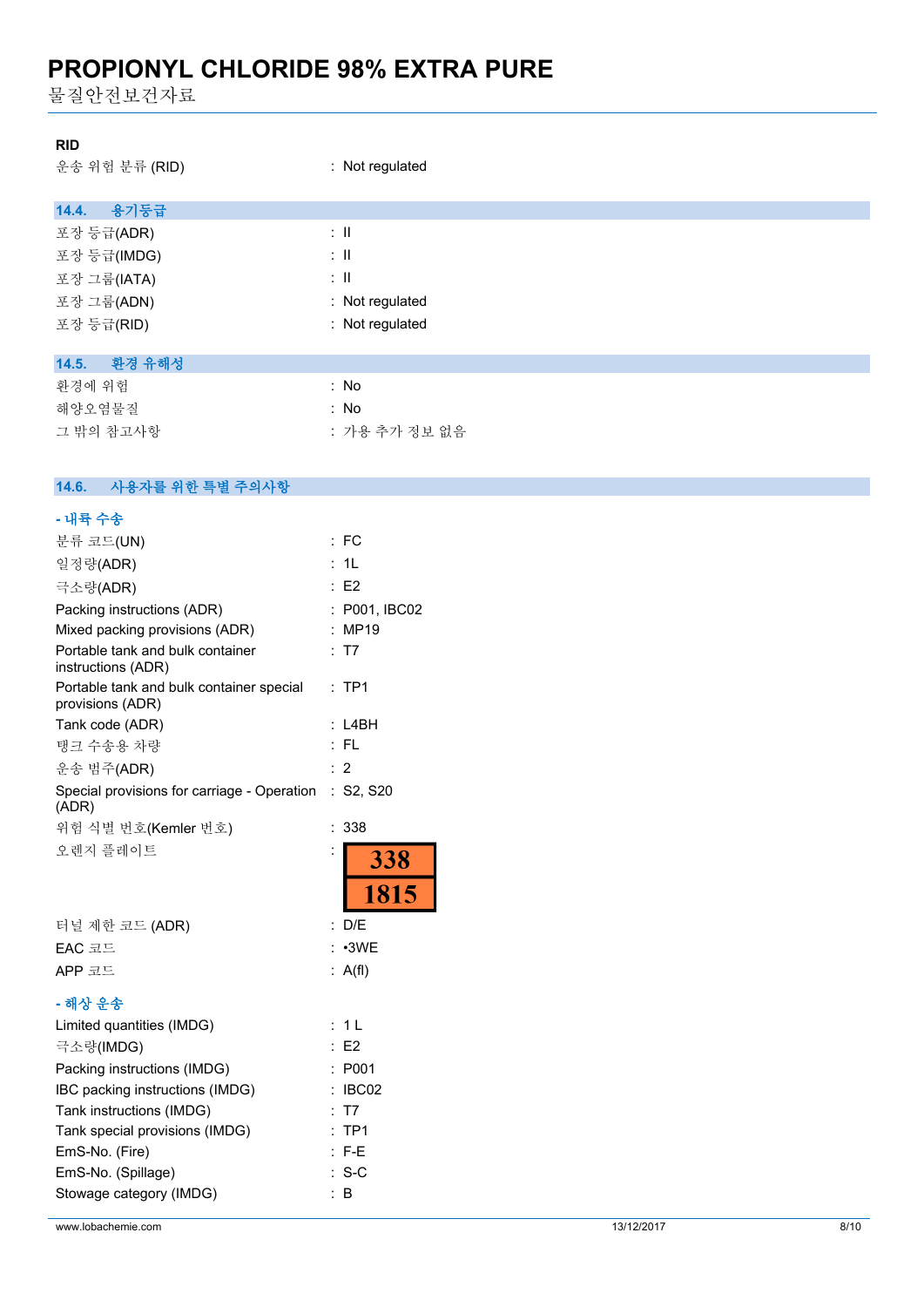물질안전보건자료

| Stowage and handling (IMDG)                |  | $:$ SW2          |
|--------------------------------------------|--|------------------|
| 인화점 (IMDG)                                 |  | $\div$ 12°C c.c. |
| - 항공 우송                                    |  |                  |
| PCA 예상 수량(IATA)                            |  | :E2              |
| PCA 제한 수량(IATA)                            |  | $:$ Y340         |
| PCA 제한 수량 최대 순수량(IATA)                     |  | : 0.5L           |
| PCA 포장 지침(IATA)                            |  | : 352            |
| PCA 최대 순수량(IATA)                           |  | : 1L             |
| CAO 포장 지침(IATA)                            |  | : 363            |
| CAO 최대 순수량(IATA)                           |  | : 5L             |
| $ERG \n \n \mathbb{Z}$ $\mathbb{Z}$ (IATA) |  | : 3C             |
|                                            |  |                  |

#### **- 국내 수로 운송**

Not regulated

#### **- 철도 수송**

Not regulated

**14.7. MARPOL 73/78 별첨 II 및 IBC 코드에 따른 대량 운송**

해당없음

## **15항목: 법적 규제현황**

### **15.1. 안전, 보건 및 환경과 관련하여 단일물질 또는 혼합물에 대한 특별 규정/법규**

**15.1.1. EU 규정**

REACH의 별첨 XVII 규제사항에 따른 제한 없음 PROPIONYL CHLORIDE 98% EXTRA PURE is not on the REACH Candidate List PROPIONYL CHLORIDE 98% EXTRA PURE is not on the REACH Annex XIV List

## **15.1.2. 국가 규정**

### **독일**

| AwSV/VwVwS Annex reference                                                     | : Water hazard class (WGK) 1, slightly hazardous to water (Classification according to<br>VwVwS, Annex 3; WGK No 8503) |
|--------------------------------------------------------------------------------|------------------------------------------------------------------------------------------------------------------------|
| 12th Ordinance Implementing the Federal<br>Immission Control Act - 12. BlmSchV | : 12차 BlmSchV(배출 방지 법령) (심각한 사고에 대한 규정) 미대상                                                                            |
| 데마크                                                                            |                                                                                                                        |
| Class for fire hazard                                                          | $\therefore$ Class I-1                                                                                                 |
| Store unit                                                                     | $: 1$ liter                                                                                                            |
| <b>Classification remarks</b>                                                  | : F<가연성 액체 2>; Emergency management guidelines for the storage of<br>flammable liquids must be followed                |
| 덴마크 규정 권장사항                                                                    | : Young people below the age of 18 years are not allowed to use the product                                            |